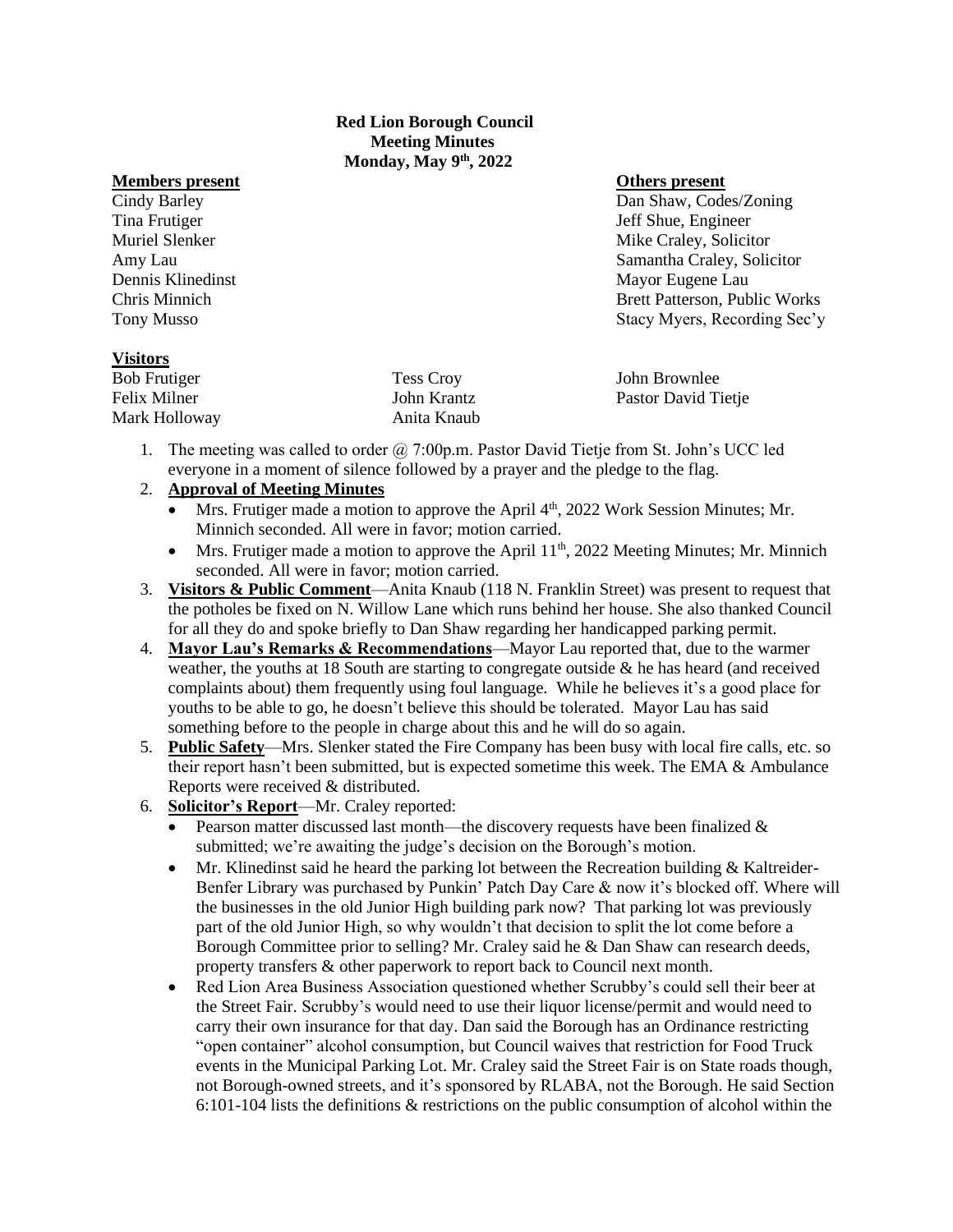Borough. Section 6:102 states "*it shall be unlawful within the Borough of Red Lion for any person to drink liquor or malt or brewed beverages upon any public street, public municipal parking lot, private parking lot open to public use or public park or in any vehicle being operated or parked thereon."* This being a Borough Ordinance, State Police could not enforce it and he's unsure whether or not there would be a corresponding State statute that would be violated in this case, but if Borough Council wishes, they could instruct the Borough's Codes Enforcement NOT to cite patrons purchasing/drinking beer from Scrubby's at the Street Fair.

Mr. Musso said the idea of a wine garden was previously brought before Council where people would consume the alcohol only in a designated area. It was denied because 1) it wasn't a Borough-sponsored event, and 2) it was set to take place on a road other than a Borough-owned street/road.

Council said it could be possible for Scrubby's to sell beer the day of the Fair, but that more details & guidelines should be discussed prior to making a decision on this. Council also don't feel it's fair to the other businesses who sell beer & may be open to do so during the Street Fair (Golden Crust, Red Lion Tavern, American Legion). They may have a problem with Scrubby's selling when their business is located "off the beaten path" of the Fair. Mark Holloway, a Red Lion resident & visitor tonight, stated the Street Fair has always been a family event & he believes it should be kept as such.

Council tabled any decision on this tonight until more details are known.

- 7. **Engineer's Report**—Jeff Shue reported:
	- Award of Rt. 74 widening project—Jeff reported the State has agreed to give the Borough the additional funds for the project but if Council wants to award the contract tonight, he recommends doing it contingent upon a reimbursement agreement being in place prior to doing so. With that in mind, Mr. Klinedinst made a motion to accept the bid in the amount of \$347,421 from JVI Group, Inc. contingent upon a fully executed reimbursement agreement with the State being in place for the project; Mrs. Frutiger seconded. All were in favor; motion carried. Once awarded, Jeff said the contractor will have approx. one month to get their insurance & bonding in place, after which the Notice to Proceed will be issued.
	- Mr. Klinedinst made a motion authorizing Mrs. Price to sign the reimbursement agreement with the State should it be received prior to the next Council meeting contingent upon Mr. Craley & Jeff Shue's approval; Mrs. Frutiger seconded. All were in favor; motion carried.
	- Authorization for additional paving on Householder Avenue—Borough staff has been working with the property owner at 137 Householder Avenue to pave the area that is currently stone. The additional 286 sq. yds. of paving will cost approx. \$4,000. The Borough would pave what's in the street ROW & the homeowner has agreed to pave what's not in the ROW, approx. 82.22 sq. yds., his portion costing \$1,400. Borough's cost would be approx. \$2,600.

Mr. Klinedinst made a motion to approve the additional Householder Avenue widening; Mrs. Barley seconded. All were in favor; motion carried.

# 8. **Parks & Recreation**—Mrs. Lau & Tess Croy reported:

- Summer Camp will begin June  $20<sup>th</sup>$  & is completely full, with 50 kids signed up.
- July  $3^{rd}$ —Fireworks to be set off in Fairmount Park, like last year
- July  $4<sup>th</sup>$ —Stay at Home celebration to include the car show
- Food Truck Fridays are set with plenty of vendors—dates are June  $17<sup>th</sup>$ , July  $15<sup>th</sup>$ , & August 19<sup>th</sup> from 4:30-7:00pm in the Municipal Parking Lot, 33 W. Broadway
- May 20<sup>th</sup> from 3-5pm—Welcome to the new Rec Director, Tess Croy at the Splash Pad Pavilion while bidding farewell to Meredith Yakelis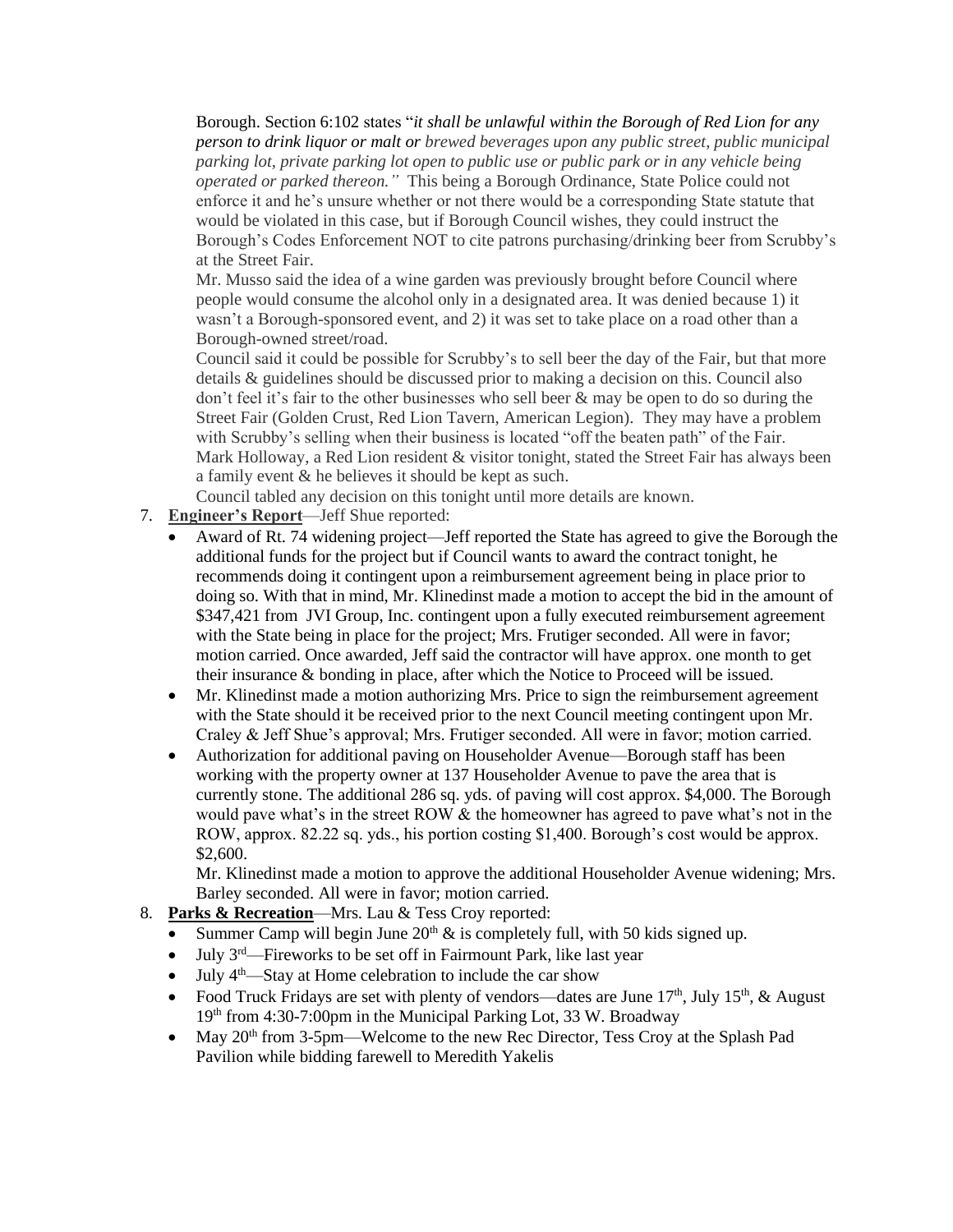- Amphitheater—proposed as Phase 2 of the Splash Pad plan. A donation was made to ROARS for the cost  $+ a 15\%$  match in grant funds will be used to finance it. Elizabethtown has an amphitheater that some Council members may go visit as Red Lion's is to be modeled after it.
- Friday, June  $24<sup>th</sup>$ —Great American Campout Night (in Fairmount Park)—this event will go beyond the Borough's park hour restrictions. Those interested in attending must sign up in advance & parents must stay with their children for the whole night. A deal with Swank Motion Pictures was worked out that if Parks & Rec show 4 movies this summer they could get them for \$410/movie=\$1,640 total. A donation from ROARS in the amount of \$2,500 (for movie nights & other park expenses/activities) will go towards the cost.

Mayor Lau will provide security for the night with black belts from Red Lion Karate. Tess said the Boy Scouts have volunteered to help with the campfires/fire pits. The event, along with information about signing up will be posted on Red Lion Rec's Facebook page.

- Waiving alcohol restrictions—Mrs. Lau made a motion to waive the alcohol restriction for Borough-sponsored events; Mrs. Barley seconded. A vote was taken; motion carried, 5-2 with Klinedinst & Slenker opposed.
- Waive Borough park hours—Mrs. Lau made a motion to waive the Borough park hours for Borough-sponsored events (such as the Great American Campout); Mr. Minnich seconded. All were in favor; motion carried.
- Vandalism in the park—Thursday, May  $5<sup>th</sup>$  there were two separate events that involved the same group of youths. The restrooms were vandalized (holes punched in drywall, writing on stall walls) then there was a fight between two of the youths later that evening. The activity was caught on camera which have both audio & video. It was reported to PSP and all the youths' names were learned by the camera's audio.
- 9. **Municipal Services**—Mr. Minnich reported:
	- Flushing of the distribution system is complete.
	- May  $11<sup>th</sup>$ —water shutoffs for delinquent bills
	- The new Office Manager for the Municipal Office started today, 5/9
	- June 29<sup>th</sup>—the next Source Water Protection Plan Meeting is scheduled with a focus on bringing Windsor & Dallastown into the mix, as volunteers are needed for the Steering Committee.
	- South Camp Street Water Main Replacement Project will begin shortly (awaiting ductile iron pipe to arrive). Project should take approx. 2 months to complete.
- 10. **Public Works**—Mr. Klinedinst didn't have anything additional to report. Brett Patterson reported that the new truck the Borough wanted to order had increased in cost, but there's a wait time until July 2023 anyway (if ordered right now). Council suggested getting it on order now. Mr. Klinedinst made a motion to move forward with the truck purchase; Mr. Minnich seconded. All were in favor; motion carried.
- 11. **Planning, Zoning & Redevelopment**—Mrs. Barley & Dan Shaw reported:
	- No Planning Commission Meeting to be held in May.
	- Mrs. Barley emailed Stephanie Weaver about the banners but received no response to date. Public Works needs approx. two weeks to install them & Council wants them up by Memorial Day.
	- Zoning Hearing is scheduled for May  $10<sup>th</sup>$  @ 6:00pm to act on:
		- o Variance request for 119 S. Franklin St.
		- o Special Exception request for 601 W. Maple St.
	- Mrs. Price & Dan will meet with Joe Mula' on Tuesday, May  $17<sup>th</sup>$  @ 9am at the new Borough Offices (former Pleasant View Church). Any Council wanting to attend may do so.